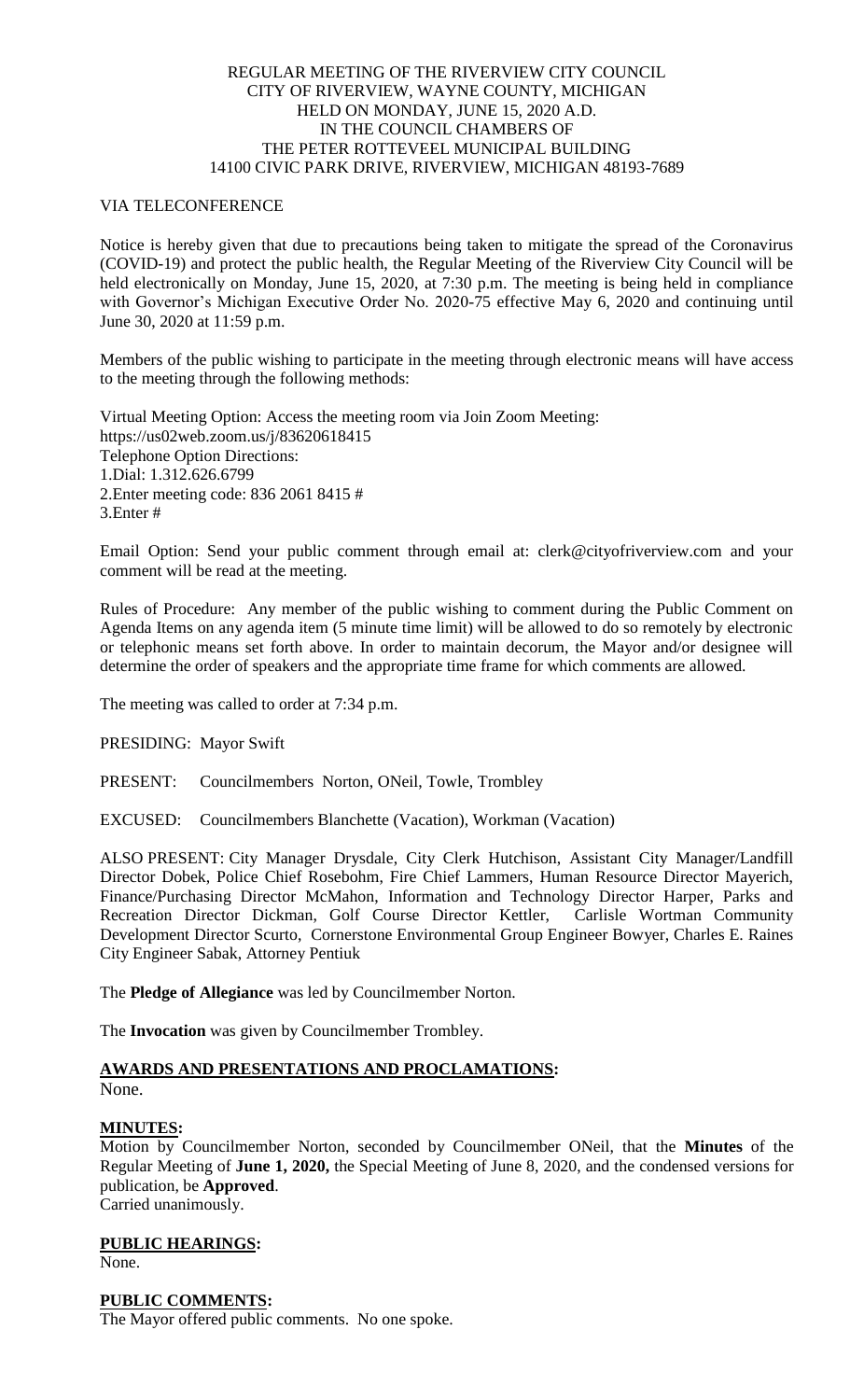# **ORGANIZATIONAL BUSINESS:**

Motion by Councilmember Trombley, second by Councilmember Towle, that Mr. **Charles Blanchette** and Ms. **Karen Orosz** be reappointed to the **Retirement Board** of Trustees to serve a three year term that will expire on **June 30, 2023**. Carried unanimously.

# **CONSENT AGENDA:**

Motion by Councilmember Norton, seconded by Councilmember Towle, that the **Consent Agenda** be Approved as follows:

- Authorize Solicitation of Bids for Two (2) **Greens Mowers**.
- Authorize Solicitation of Bids for One (1) **Greens Sprayer**.
- Award Bid and Authorize Execution of Agreement for Temporary Labor with **Entech Staffing** Solutions, Diversified Services, Advance Clerical and Technical and Advance Staffing Corporation for Bid Unit Price for the **Land Preserve**.
- Award Municipality Cooperative **Bid** and Authorize Execution of Agreement with **Al's Asphalt Paving, Inc.**, for the **Sealcoat Parking Lot/Front Cart Path** and **Striping** of Parking Lot in the amount of \$30,197.43, plus 10 percent contingency in the amount of \$3,019.74 for a total of \$33,217.17; and Authorize **Engineering Fees** in the amount of not to exceed \$**3,019.74** to **Charles E. Raines Company** for the **Golf Course**.
- Award Bid and Authorize Execution of **Agreement** for **Liquid Calcium Chloride** to **Suburban Calcium Chloride Sales** for the Land Preserve.
- Award Bid and Authorize Execution of **Agreement** for **Pump Repairs** with **Kennedy Industries**, Inc., and **KSB Dubric** for Bid Unit Price for the Land Preserve.
- Reject all Bids from Bid 2457 Pump Replacement for the Land Preserve.
- **Waive** the **Bidding** Process and Authorize **Emergency Purchase** and Installation **of Litter Control Fencing** at the Land Preserve with **Owens Fencing, Inc.,** in the amount of \$**29,450.00** with 10 percent (10%) contingency in the amount of **\$2,945.00** for a total cost of **\$32,395.00**.
- Authorize the Preparation of Plans and Specifications, Applying for Permits, the Solicitation of Bids and Performing Contract Administration and Spot Inspection, by **Charles E. Raines Company** in the amount not to exceed \$**2,780.00** for the Construction of the **Pedestrian Bridge** over the **Otto Drain**.
- Authorize the Solicitation of Proposals for a **City Mobile Application**.
- Approve Budget Amendments as follows:
- A.

|                                          |                       | Current         |               |    | Amended       |                 | Amendment or |  |
|------------------------------------------|-----------------------|-----------------|---------------|----|---------------|-----------------|--------------|--|
| Description                              | <b>Account Number</b> |                 | Appropriation |    | Appropriation |                 | Change       |  |
| 2019/20 General Fund                     |                       |                 |               |    |               |                 |              |  |
|                                          |                       |                 |               |    |               |                 |              |  |
| <b>Public Relations</b>                  | 101-101-854.000       | \$              | 4,000.00      | \$ | 14,000.00     | \$              | 10,000.00    |  |
| <b>Litigation/Special Legal Services</b> | 101-210-818.012       | \$              | 180,000.00    | \$ | 246,000.00    | \$              | 66,000.00    |  |
| <b>Labor Relations</b>                   | 101-210-818.016       | \$              | 160,000.00    | \$ | 303,000.00    | \$              | 143,000.00   |  |
| <b>Full-Time Salaries</b>                | 101-301-725.000       | \$              | 1,794,249.00  | \$ | 1,729,249.00  | \$              | (65,000.00)  |  |
| Part-Time Salaries                       | 101-301-725.100       | \$              | 226,609.00    | \$ | 166,609.00    | \$              | (60,000.00)  |  |
| Deferred Compensation                    | 101-301-725.600       | \$              | 30,186.00     | \$ | 46,686.00     | \$              | 16,500.00    |  |
| Health Insurance Expense                 | 101-301-725.700       | \$              | 375,596.00    | \$ | 501,096.00    | \$              | 125,500.00   |  |
| <b>Workers Comp</b>                      | 101-301-735.000       | \$              | 74,560.00     | \$ | 58,060.00     | \$              | (16,500.00)  |  |
| <b>Prisoner Board</b>                    | 101-301-780.000       | \$              | 22,500.00     | \$ | 32,500.00     | \$              | 10,000.00    |  |
| Travel, Ed & Training                    | 101-301-862.000       | \$              | 35,000.00     | \$ | 25,000.00     | \$              | (10,000.00)  |  |
| Part-Time Salaries                       | 101-336-725.100       | \$              | 718,284.00    | \$ | 618,284.00    | \$              | (100,000.00) |  |
| Overtime                                 | 101-336-725.200       | \$              | 15,000.00     | \$ | 57,000.00     | \$              | 42,000.00    |  |
| Longevity                                | 101-336-725.300       | \$              | 14,164.00     | \$ | 21,664.00     | \$              | 7,500.00     |  |
| Social Security                          | 101-336-725.500       | \$              | 56,416.00     | \$ | 48,916.00     | \$              | (7,500.00)   |  |
| <b>Workers Comp</b>                      | 101-336-735.000       | \$              | 37,470.00     | \$ | 27,470.00     | \$              | (10,000.00)  |  |
| <b>Operating Supplies</b>                | 101-336-740.000       | \$              | 7,980.00      | \$ | 12,980.00     | \$              | 5,000.00     |  |
| Vehicle Fuel & Maintenance               | 101-336-775.005       | \$              | 22,487.00     | \$ | 17,487.00     | \$              | (5,000.00)   |  |
| <b>Contractual Services</b>              | 101-336-818.000       | \$              | 34,000.00     | \$ | 109,000.00    | \$              | 75,000.00    |  |
| <b>Water Service</b>                     | 101-336-923.000       | \$              | 5,500.00      | \$ | 11,000.00     | \$              | 5,500.00     |  |
| <b>Building Furnishings</b>              | 101-336-970.200       | \$              | 10,000.00     | \$ | 2,500.00      | \$              | (7,500.00)   |  |
| Health Insurance Expense                 | 101-443-725.700       | \$              | 5,897.00      | \$ | 20,897.00     | \$              | 15,000.00    |  |
| <b>Building Inspection Fees</b>          | 101-448-822.000       | \$              | 60,000.00     | \$ | 77,000.00     | \$              | 17,000.00    |  |
| Inspector Fees - Rental Housing          | 101-448-822.100       | $\overline{\$}$ | 30,000.00     | \$ | 52,000.00     | $\overline{\$}$ | 22,000.00    |  |
| Inspector Fees - Home Transfer           | 101-448-822.200       | \$              | 19,460.00     | \$ | 28,960.00     | \$              | 9,500.00     |  |
| <b>Contractual Services</b>              | 101-751-818.000       | \$              | 27,000.00     | \$ | 12,500.00     | \$              | (14,500.00)  |  |
| <b>Water Service</b>                     | 101-751-923.000       | \$              | 16,000.00     | \$ | 30,500.00     | \$              | 14,500.00    |  |
| Part-Time Salaries                       | 101-751-725.100       | \$              | 55,000.00     | \$ | 35,500.00     | \$              | (19,500.00)  |  |
| Park/Improvements / Equipment            | 101-751-972.010       | \$              | 75,000.00     | \$ | 94,500.00     | \$              | 19,500.00    |  |

JUSTIFICATION: To adjust the general fund revenues and expenditures for year-end purposes.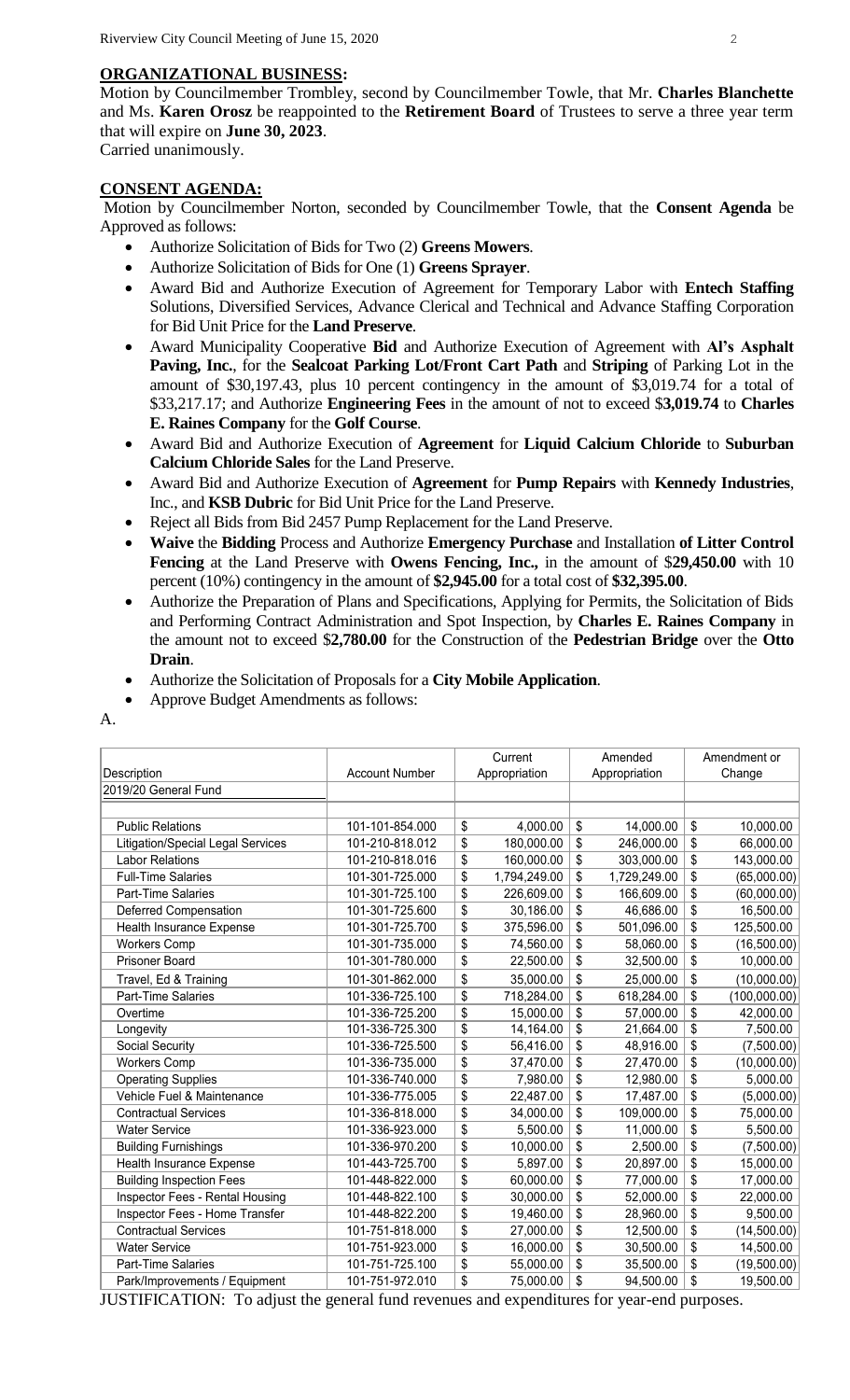B.

|                                          |                 | Current        | Amended       | Amendment or |
|------------------------------------------|-----------------|----------------|---------------|--------------|
| Description                              | Account Number  | Appropriation  | Appropriation | Change       |
| 2019/20 Local Streets                    |                 |                |               |              |
| Transfer to Roads/Water Bonds            | 203-485-965.302 | $0.00\,$<br>ىپ | 28.389.85     | 28,389.85    |
| III $\alpha$ mini $\alpha$ a mi $\alpha$ |                 |                |               |              |

JUSTIFICATION: To adjust the local streets revenues and expenditures for year-end purposes.

 $\mathcal{C}$ 

| --                             |                 |         |               |         |               |              |           |  |
|--------------------------------|-----------------|---------|---------------|---------|---------------|--------------|-----------|--|
|                                |                 | Current |               | Amended |               | Amendment or |           |  |
| <b>Description</b>             | Account Number  |         | Appropriation |         | Appropriation |              | Change    |  |
| 2019/20 Roads/Water Bonds      |                 |         |               |         |               |              |           |  |
| Transfer In from Local Streets | 302-000-699.203 |         | 0.00          |         | 28.389.85     |              | 28.389.85 |  |

JUSTIFICATION: To adjust the roads/water bonds fund revenues and expenditures for year-end purposes.

D.

|                           |                 | Current       |            | Amended       |            | Amendment or |          |
|---------------------------|-----------------|---------------|------------|---------------|------------|--------------|----------|
| ∣Description_             | Account Number  | Appropriation |            | Appropriation |            | Change       |          |
| 2019/20 Garbage & Rubbish |                 |               |            |               |            |              |          |
| <b>Rubbish Contract</b>   | 226-528-818.030 | ₼<br>Φ        | 291,608.00 |               | 296,608.00 |              | 5,000.00 |
| Yard Waste                | 226-528-818.033 | ۰W            | 71,283.00  |               | 76,283.00  |              | 5,000.00 |
| Recycling / Compost       | 226-528-818.037 | œ<br>۰U       | 15,000.00  |               | 18,000.00  |              | 3,000.00 |

JUSTIFICATION: To adjust the garbage & rubbish fund revenues and expenditures for year-end purposes.

Carried unanimously.

### **RESOLUTIONS:**

None.

### **ADMINISTRATION:**

Motion by Councilmember Trombley, seconded by Councilmember ONeil, that the **Waiver** of Administrative **Schedule** of **Benefits,** to Allow Administrators and Tech Pros to be paid out up to **Eighty (80) hours** of vacation for One (1) year only.

Carried unanimously.

Motion by Councilmember Trombley, seconded by Councilmember Towle, that the Bid and Authorization for Execution of **Agreement** for **GCCS** Construction 2020 to **Landfill Drilling** and **Piping** in the amount of \$612,292.00 a with five percent (5%) contingency of \$30,614.60, for a total amount of **\$642,906.60**, be Approved.

Carried unanimously.

Motion by Councilmember Trombley, seconded by Councilmember Towle, that the Bid **for Heavy Equipment Financing** and Authorization for Execution of **Agreements** for two **(2**) Volvo 2020 A40G **Articulating Trucks** and one **(1)** BOMAG BC1172RB4 **Trash Compactor** Financing with **JP Morgan Chase** in the Amount of \$**1,908,400.00**, be Approved. Carried unanimously.

#### **ORDINANCES**:

None.

# **OTHER BUSINESS:**

Motion by Councilmember Trombley, seconded by Councilmember Towle, that the Clerk be Authorized to give the **First Reading**, by title only, of Proposed **Emergency Zoning Ordinance** No. 712, regarding Placing a **Moratorium** regarding certain provisions of the Zoning Ordinances to allow and **Permit Outdoor Dining** for a limited time due to the Public Health Emergency related to the COVID-19 Virus.

Carried unanimously.

# PROPOSED EMERGENCY ORDINANCE NO. 712

AN ORDINANCE TO AMEND THE CITY OF RIVERVIEW'S ZONING ORDINANCE BY THE PLACEMENT OF A MORATORIUM AGAINST THE ENFORCEMENT OF CERTAIN PROVISIONS OF THE ZONING ORDINANCE THAT PROHIBIT OUTDOOR DINING TO ALLOW AND PERMIT OUTDOOR DINING FOR A LIMITED TIME DUE TO THE PUBLIC HEALTH EMERGENCY RELATED TO THE COVID-19 VIRUS.

Motion by Councilmember Trombley, seconded by Councilmember Norton, that the Clerk be Authorized to give the Second Reading, by title only, of Proposed Emergency Zoning Ordinance No.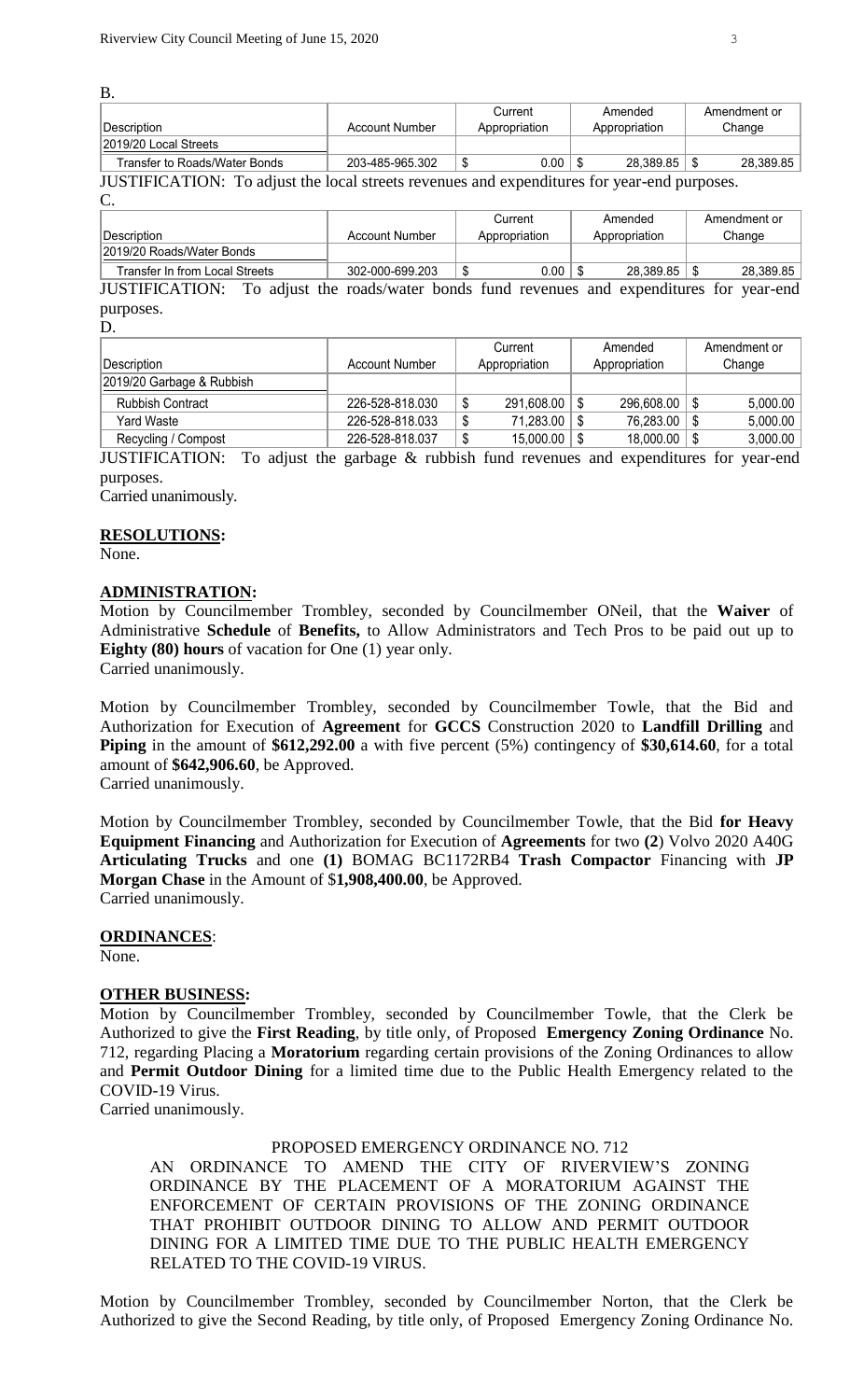712, regarding Placing a Moratorium regarding certain provisions of the Zoning Ordinances to allow and permit outdoor dining for a limited time due to the Public Health Emergency related to the COVID-19 Virus.

Carried unanimously.

### PROPOSED EMERGENCY ORDINANCE NO. 712

AN ORDINANCE TO AMEND THE CITY OF RIVERVIEW'S ZONING ORDINANCE BY THE PLACEMENT OF A MORATORIUM AGAINST THE ENFORCEMENT OF CERTAIN PROVISIONS OF THE ZONING ORDINANCE THAT PROHIBIT OUTDOOR DINING TO ALLOW AND PERMIT OUTDOOR DINING FOR A LIMITED TIME DUE TO THE PUBLIC HEALTH EMERGENCY RELATED TO THE COVID-19 VIRUS.

Motion by Councilmember Trombley, seconded by Councilmember ONeil, that Proposed Emergency Ordinance No. 712 be Adopted. Carried unanimously.

#### EMERGENCY ORDINANCE NO. 712

AN ORDINANCE TO AMEND THE CITY OF RIVERVIEW'S ZONING ORDINANCE BY THE PLACEMENT OF A MORATORIUM AGAINST THE ENFORCEMENT OF CERTAIN PROVISIONS OF THE ZONING ORDINANCE THAT PROHIBIT OUTDOOR DINING TO ALLOW AND PERMIT OUTDOOR DINING FOR A LIMITED TIME DUE TO THE PUBLIC HEALTH EMERGENCY RELATED TO THE COVID-19 VIRUS.

#### THE CITY OF RIVERVIEW ORDAINS:

ARTICLE I. Adoption: That a moratorium be placed against the enforcement of certain provisions of the zoning ordinance which prohibit outdoor dining to allow and permit outdoor dining for a limited time due to the public health emergency related to the Covid-19 Virus.

A moratorium shall be in effect against the enforcement of all prohibitions relating to outdoor dining contained in the following Articles and Sections of the Zoning ordinance as follows:

#### Zoning

Section 6.01 (D) (3) – Special land use in a B-1 district Section 6.02 (B) (9) – Principal permitted use in a B-2 district Section 6.03 (B) (12) – Principal permitted use in a B-3 district Section 6.04 (E) – Special land use in a FS district. Section 8.313 – Design standards for outdoor dining etc. Section 20.01 – Site plan review procedures Section 20.02 – Special land use review procedures

Requirements for outdoor dining approval:

1. Subject to all of the conditions described herein, outdoor dining may be set up and used through October 31, 2020. The permitted hours of operation are:

> Sunday through Thursday: 7:00 a.m. to 9:00 p.m. Friday and Saturday: 7:00 a.m. to 11:00 p.m.

2. Plans for setting up outdoor dining must be approved by the Community Development director and require building, electrical and fire department approvals, with final approval by city manager.

Plans should provide for the following:

- a. Free passage of pedestrians along the sidewalks
- b. Police Department approval for traffic and pedestrian safety
- c. Fire Department approval for fire-safety issues

3. The outdoor dining area must be part of a licensed restaurant and meet all the requirements of the Wayne County department of health and any other local, county or state requirements, including City ordinances, and the Michigan Liquor Control Commission (if applicable).

4. For outdoor dining areas on public property, liability insurance, Liquor Liability Coverage and property damage coverage naming the City of Riverview as an insured party, in an amount approved